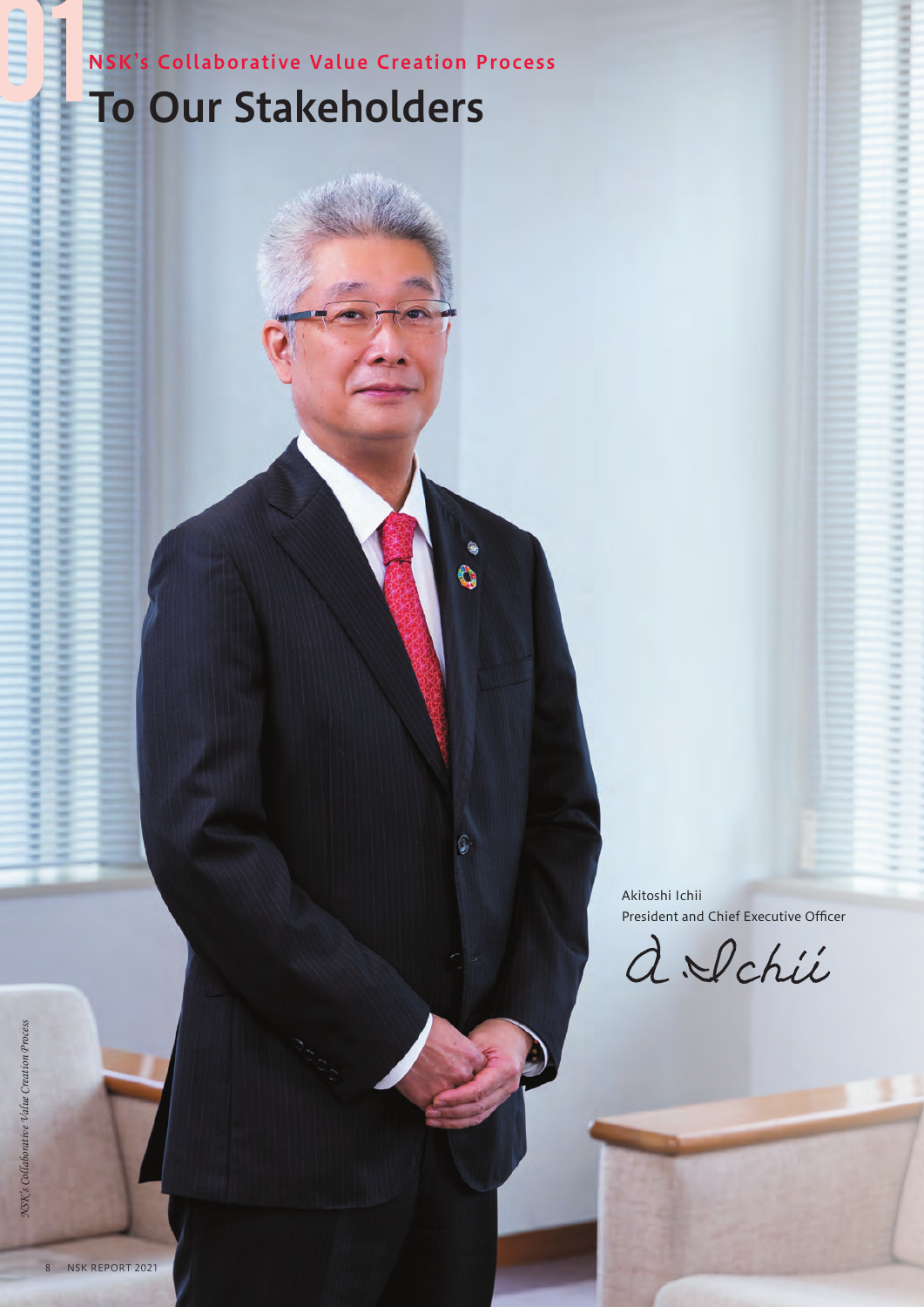# As communicated by our vision of "Change & Go Beyond to Set the Future in Motion," NSK is committed to continuously creating new value proposals.

At the time of my appointment as president and CEO in April of this year, I set "Change & Go Beyond to Set the Future in Motion" as my vision as president and as a new Companywide initiative. I envision NSK as a company that keeps society in motion 100 or even 1,000 years into the future, a company that is needed, trusted, and relied upon by society, and a company that is vibrant, energetic, and engaging as it works toward high future-oriented goals while continuing to take on new challenges and moving forward. Through a process of ongoing evolution, I would like to firmly pass the baton that has been entrusted to me to the next generation.

#### Facing the Challenges of "Change & Go Beyond"

The world is constantly moving to the tune of such key themes as decarbonization, electrification, digital transformation, remote work, and AI, as well as falling birthrates and aging populations. A passive response to these changes and advancements will result in our falling behind the times and a loss of competitiveness in the marketplace. Maintaining a sense of crisis is both healthy and important. While the experience and knowledge we have cultivated over our 100-year history is irreplaceable, our traditional growth strategies, way of dealing with customers, and services will gradually become obsolete or impractical. Instead of considering things as an extension of conventional thought, there is a need to imagine the world 10 or 20 years down the line and to carefully consider what we need to do now to adapt accordingly. As we move forward, we must continue to set high goals for the future, take on new challenges, and go beyond what we have built in the past. I would like us to continue proposing new value to society by means of the concept of "Change & Go Beyond" and build the competitiveness necessary to survive in this era of change.

It is important to have a concrete image of the form and vision of what we hope to achieve by "Change & Go Beyond." If we communicate this vision in clearer, more expressive language, it can be shared by the entire working team. Amid ongoing discussions on what form NSK should take in the next 10 to 20 years, how we should go about achieving our goals, and given our new mid-term management plan, it is important for each division and department to have a more concrete vision of their

aspirations. To realize our vision, as a company we will create a form that can be shared together with a system that enables quick and flexible decision-making and the use of cross-sectional, agile resources without being tied up by precedent.

In fiscal 2020, the year ended March 31, 2021, the Company posted net sales of ¥747.6 billion, operating income of ¥6.4 billion, and an operating income margin of 0.9%. This represented a decrease in sales and profits for a third consecutive year. Amid the ongoing business environment deterioration brought about by U.S.-China trade friction and the COVID-19 pandemic, it will remain difficult to achieve the sales and profit targets set under the 6th Mid-Term Management Plan. In the fiscal year ending March 31, 2022, the final year of the Plan, we assume that the demand environment will recover from the previous year. However, we also recognize that uncertainties surrounding such issues as the supply chain, the spread of new COVID-19 variants, and soaring material costs will remain. The important thing is to continue improving even against the backdrop of this anticipated uncertainty. We will always operate while keeping an eye on the next year, the year after that, and beyond.

Even though the business environment surrounding NSK is changing, I believe that three areas—the environment, electrification, and digital transformation—will be key for the Company to continuously collaborate with its stakeholders to create value and grow.

▶ P. 29 6th Mid-Term Management Plan PP. 30–31 Targets and Progress

### Environmentally Friendly Technologies

9

Conservation of the global environment is part of our corporate philosophy and one of the reasons for our existence. We also position the environment as a core value that has the highest priority in management decision-making and activities, alongside safety, quality, and compliance. The key performance required of our products is low torque, that is, reduced friction for the smooth motion of machines and vehicles. The smooth motion of machines and vehicles in such industries as automobiles, home appliances, medical equipment, machine tools and robotics, wind power generation, communications base stations, and data centers will help increase efficiency and save energy. One of our core technologies is tribology, understanding and controlling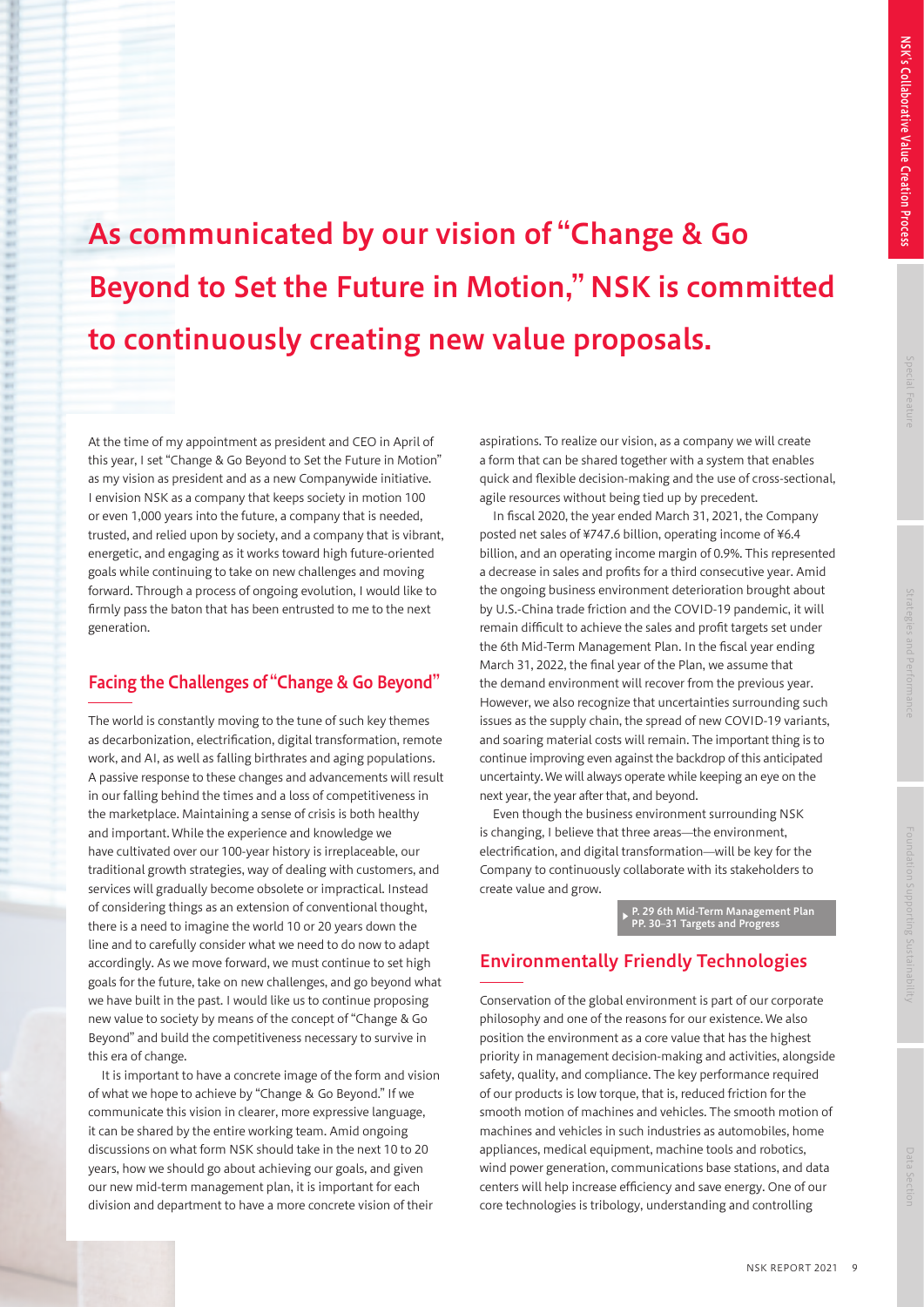# NSK's Collaborative Value Creation Process To Our Stakeholders



NSK will promote further advancements in environmentally friendly technologies as an

friction. Improving the performance of each bearing and reducing torque leads to a reduction of energy loss in customers' products and machines. Moreover, when transmitting power not only with a single bearing but also in a complex manner with multiple shafts and gears, we aim to improve our proposal capabilities and how to combine and rotate bearings to achieve the optimum design for the entire power transmission system. Even in reducing CO<sub>2</sub> emissions at factories, I would like us to be a company that can work with its customers to create solutions that enable energy savings by means of its products, which support the motion of machine tool manufacturers' equipment and machines. With tribology at the core of our business, we have been working on improving and evolving this branch of engineering for some time. However, the concept of product design up to now has focused on quality, weight, and cost. In addition to these, awareness of the need to reduce  $CO<sub>2</sub>$  emissions is now on the rise. I would like all the Company's employees to feel proud that we are earnestly addressing environmental issues and that all our daily activities are making a difference for the betterment of the environment. For this reason, we have begun to introduce and share NSK's collaborative value efforts through training, e-learning, and the use of digital signage.

NSK has announced details of two environment-related milestone targets. The first is to substantially offset CO2 emissions (Scope 1, 2, and 3) from its business activities by helping to reduce customers'  $CO<sub>2</sub>$  emissions through the Company's products by 2026. The second is to reduce CO2 emissions in business activities by 60% compared with fiscal 2017 by 2050. With global environmental trends moving ahead of schedule, it is imperative that we accelerate our efforts. Therefore, in June 2021, the Carbon Neutrality Department was established as an organization under my direct supervision. From a Companywide as well as mid- to long-term perspective, we will promote energy-saving activities to reduce CO<sub>2</sub> emissions; the reform of materials, parts, and construction methods; and the procurement of renewable energy. In addition, to further deepen employee awareness, our mission is to reduce CO<sub>2</sub> emissions and to produce indicators that visualize the amount of contribution. I believe that in the near future NSK's products will be produced in factories with zero environmental impact and that NSK's products and services will contribute significantly to reducing CO2 emissions, which will enhance our competitiveness in the market. We will continue to promote further advancements in environmentally friendly technologies through our efforts toward carbon neutrality as an additional NSK strength.

▶ PP. 21–23 NSK's Environmental Contributions P. 37 Environmental Management

## Growth Strategy in the Era of Electrification

The trend toward electrification is closely related to our business. In our Automotive Business, the shift from gasoline-powered vehicles to hybrid electric vehicles (HEVs) and battery electric vehicles (BEVs), as well as hydrogen and biofuel vehicles, is accelerating. Due to this change, the technical requirements for automotive parts are becoming higher in terms of their highspeed rotation, the need for compactness and lighter weight,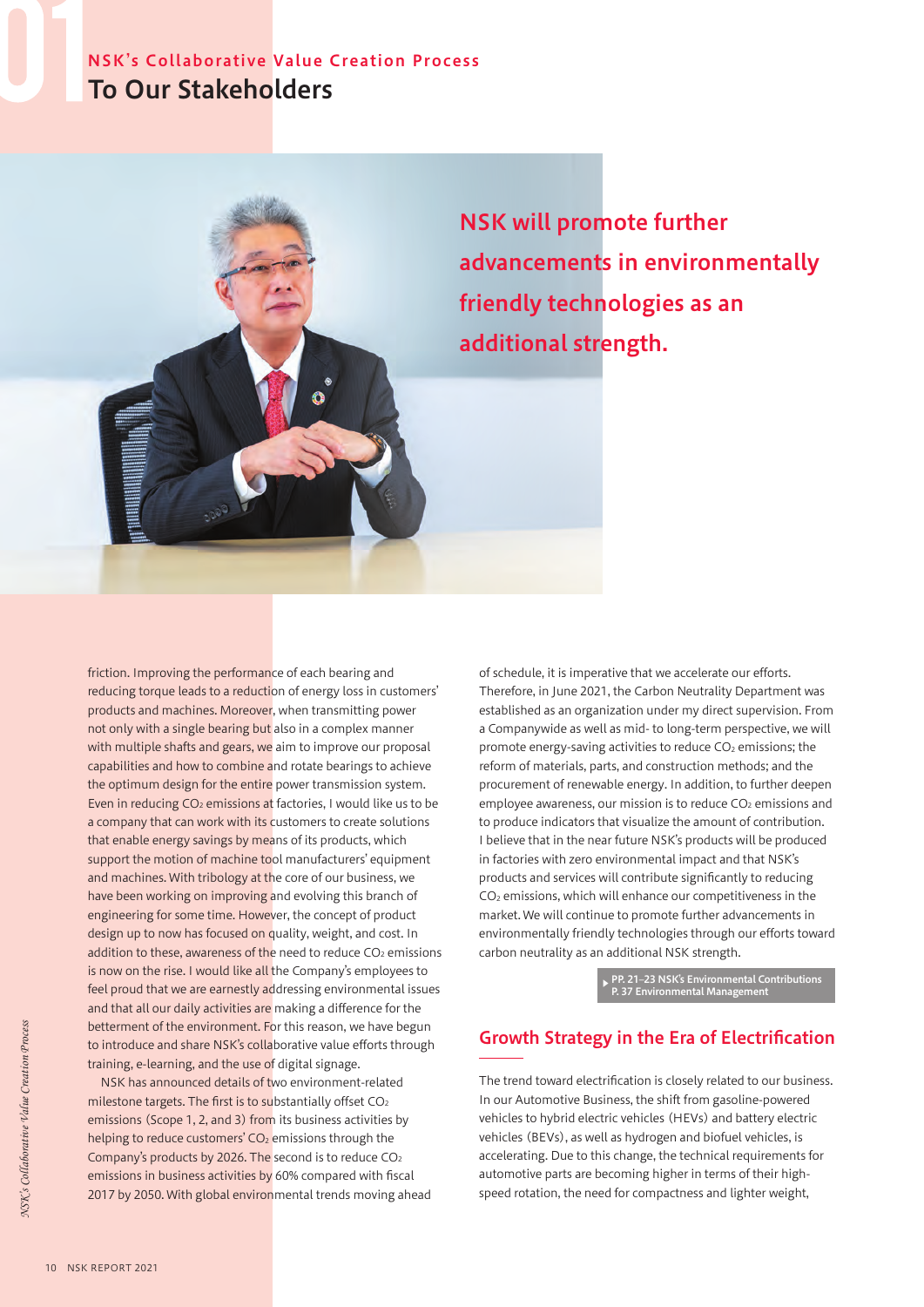low noise, and durability. NSK will respond to these technical demands and contribute to the development and widespread use of environmentally friendly vehicles. Recognizing that the replacement by vehicles that contribute to the environment and that suit the characteristics of each region will spread globally, we currently expect the market share of both HEVs and BEVs to grow significantly by 2030. Depending on the design, the number of bearings used per unit in HEVs is generally expected to increase, whereas in the case of BEVs it is expected to decrease. In contrast, demand for small motors will increase due to electrification. Demand for bearings is expected to increase moderately over the next 10 years due to the growth of HEVs. Assuming, however, that bearing demand will decrease due to the further expansion of the BEV market thereafter, we are working on a strategy and will accelerate the development of new technologies and new products suitable for electric vehicles.

In our Industrial Machinery Business, bearing demand for use in small motors will continue to grow significantly due to increased connectivity as well as the accelerating need for electrification and automation as 5G and IoT become more widespread. Examples of this include the small motors for cooling fans in data center servers and communications base stations as well as industrial robots in the bid to save labor. In addition, the electrification of various functions in automobiles will dramatically increase the demand for in-vehicle motors. and the market for small ball bearings that support the rotation of motors will expand. In October 2020, we established the Electrical & Electrification (E&E) Headquarters within the Industrial Machinery Business Division Headquarters with the aim of expanding our business to meet this demand. In the past, we had dealt with each business segment for automobiles and industrial machinery separately. From now, we will unify technical development, production system, sales, and other departments and respond more flexibly to improve product capabilities, cost competitiveness, and quality.

> Contributing to Technological Innovation Aiming for Sustainable Growth ▶ PP. 24–25 Further Growth via "Electrification," "Automation, Labor-saving," and "Environment" PP. 26–27 Toward the Era of Auto Electrification

#### Aiming for Optimal Proposals by Utilizing Digital Twin Technology

Another of the key themes is digital transformation. NSK has been digitizing its business systems since the 1970s. We have created and utilized our own systems while improving them and making them compatible with external systems. First, by migrating the platforms of those systems to open software, we will proceed with system reconstruction and the inspection and standardization of business processes.

NSK is currently focusing on digital twin technology in its application of digital technology. Until now, it could be said that know-how accumulated through empirical engineering was for the most part responsible for the advances in the field of development and design. By further deepening the process of digitization, I believe that it will be possible to analyze the phenomenon caused by friction more theoretically, shorten development lead times, and make more appropriate proposals. For example, we have been optimizing grease composition for use in rotating components mainly through real-world experiments. With the evolution of digital visualization technology, however, grease behavior can be theorized, regulated, and verified in a simulation. The torque of a single bearing varies depending on its size and specifications, and the efficiency of energy transmission and rotational precision vary depending on the combination of the two. Therefore, digital twin technology enables us to make proposals on how to best match bearings with specifications for an application or an overall system. We are aiming to create new value that leads to safer, more secure proposals that are better for the global environment.

It is also important to be able to properly explain the basis for NSK product designs. The fact that these can be explained makes it easy to propose that changing something in the design would be better even in cases where the customer's parts and usage conditions change. I believe that digital twins will also make it possible to further refine this strength.

> Contributing to Technological Innovation Aiming for Sustainable Growth of Castron of Digital Technolo

# No. 1 in Quality and Trust

e.

Quality and reliability are essential for a company to be needed and selected by its customers and society. Quality and reliability are not just about the form and performance of the products and services we offer. Honest and sincere sales support, solid technical proposals, and on-site capabilities such as manufacturing know-how also require quality and reliability that are supported by all stakeholders involved in the supply chain and our employees. The important thing is to accurately understand and meet customers' evaluations and expectations. I am now telling employees to take a closer look and to reaffirm this. Our strength lies in our precision processing technology and on-site engineering capabilities that enable us to continue to manufacture products, from high-mix, lowvolume production to mass production, in a stable manner and to guarantee their quality. But of course, our competitors are also working to produce good products. In fact, these competitors might be responding more quickly than NSK. The quality and accuracy levels required by customers are increasing, and in the competitive environment of our business, competitors in China are gradually building up their capabilities. Previously, customers who have had a long relationship with us might have forgiven us even if our response was somewhat tardy, but that should not be the case. As our competitors will probably continue to raise the bar, if there are parts for which another company is superior or if there are parts that are inferior with respect to the demands of the market, we will dutifully admit that we are losing the game and will have to work hard to become even better. At such times, it is easy for precedents and successful experiences of the past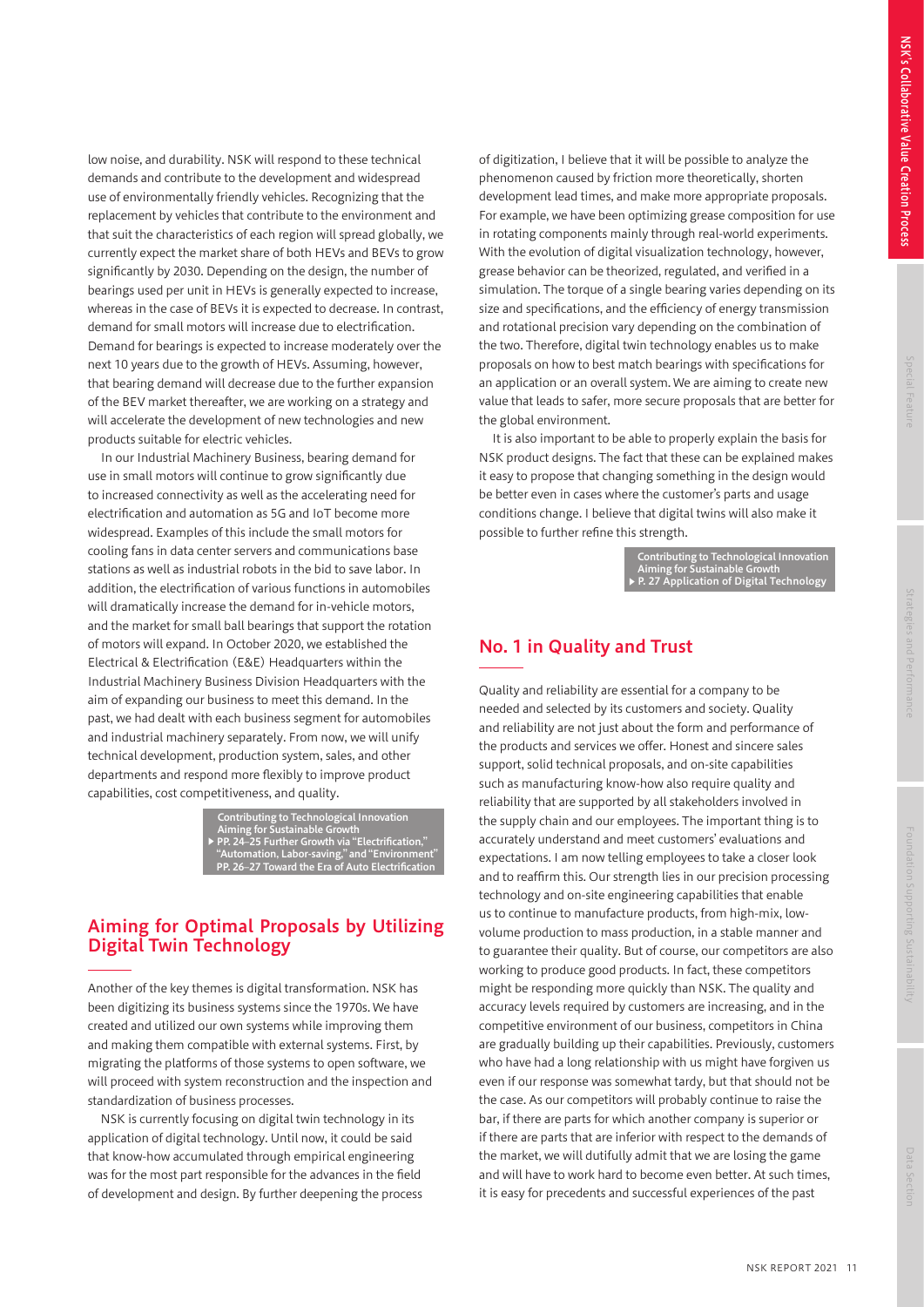# NSK's Collaborative Value Creation Process To Our Stakeholders

to get in the way. Rather than stagnate, we must accept what is in front of us and be prepared to start over and further refine our strengths, especially the strengths of quality and reliability. I want there to be a healthy sense of urgency throughout the Company and an understanding that our competitors will catch up with and overtake us in 5–10 years. In addition, quality and reliability that support the brand power of NSK are important assets that form the pillars of our business domains. For the very reason that our reliability is backed by quality, we can face the challenges of new things and keep changing. It is important that this pride and self-confidence is resolutely passed on to the next generation. To that end, we will again pursue quality and reliability while daring to stick to the goal of remaining No. 1.

▶ P. 31 6th Mid-Term Management Plan Targets and Progress P. 39 Quality Management

# Being a "Fulfilling Company to Be a Part Of"

One of my missions as president is to ensure that NSK is a "fulfilling company to be a part of." It is important for NSK to be a company where employees find value in the work they do and the people they meet, a company where the experience of working at NSK becomes a learning experience, and a company where employees find it interesting to work. This applies not only to employees but also to customers, distributors, and suppliers. It is vital that all stakeholders are happy to work with NSK and that the Company is respected by local communities.

To that end, I will work to create a culture where we can accept diversity while mutually respecting and being considerate of each other. I consider it my duty to nurture a culture in which people can freely discuss various ideas and thoughts with peace of mind, and to create an environment where we can take on challenges. In addition, the fact that the experience of working at NSK is valuable to a person means that his or her career will be recognized by society. Whether a salesperson or an engineer, working at NSK is credible and worthwhile. There are opportunities to build a lot of experience and to receive education in the Company. This education is not just a case of completing a program, as the skills gained can also be applied to the outside world. For example, this can take the form of a qualification and an asset that is considered to have value. In terms of experience, it is important for the Company to firmly establish and implement systems, such as job rotations. There are also those who study at NSK and seek opportunities to play active roles elsewhere. I am delighted to hear what they are doing outside NSK. On the other hand, if working at NSK increases people's value, good people will gather at NSK. Increasing the value of human resources is essential for NSK to continuously create value, and I will continue to focus on this aspect in the years to come.

In terms of human resources, we have been selected as a Nadeshiko Brand for the second consecutive year. Recognizing the promotion of career advancement for women as one of its management issues, NSK is advancing initiatives across all levels, including recruitment and training as well as promotion. In addition to gender, I believe that we have promoted diversity and inclusion in a wide range of areas, such as nationality, LGBTQ +, career recruitment, and support for work-life balance, as well as promoting work-style reforms such as remote working.

Historically, NSK has had a small number of female employees, so the number of female managers remains small. However, our many talented women are playing active roles. It might take a little longer, but the number of female managers will steadily increase. As role models, our current female managers will serve as a goal and encouragement for the younger employees who will follow. In the meantime, as far as support for work-life balance is concerned, it is becoming more natural for male employees, as well as female employees, to take childcare leave. Childcare leave for men not only is about supporting a work-life balance but also serves as a touchstone for a culture that expands workstyle options and accepts diverse values as a matter of course. In terms of employee health, our efforts regarding both mind and body have been highly evaluated. NSK has been certified as a White 500 company, which is in recognition of our outstanding health and productivity management organization, for the fourth consecutive year.

As president, I think the most important thing I can do when interacting with employees is engage in direct communication. Considering the COVID-19 pandemic, business trips in Japan and overseas have unfortunately been beyond our control, with communications with overseas employees in particular limited to video messages. In the months ahead, as restrictions on travel are eased, I would like to take as much time as possible and put more effort into dialogue with employees. I also believe it is important to take seriously the questions and problems received through communications and how we respond to them.

▶ P. 30 6th Mid-Term Management Plan Targets and Progress P. 36 Evolve Personnel Development

#### Deepening of Corporate Governance

Last year, the Board of Directors consisted of five outside directors and four internal directors. With the outside directors thus forming the majority, we have been further strengthening the monitoring functions of the Board. In addition, we are discussing NSK's mid- to long-term management and direction while also making efforts to utilize those discussions in execution. At about half of the year's Board of Directors' meetings a time frame is set for discussing mid- to long-term themes and to actively exchange opinions. The outside directors are structured in accordance with their experience, knowledge, and diversity, such as corporate managers with expertise in finance or accounting and are not bound by accepted and customary practices within the Company. With a variety of opinions exchanged from logical and objective points of view, I think this will lead to the improvement of NSK's mid- to long-term corporate value.

Among the things that have become more and more talked about in discussions with institutional investors are the evaluation metrics regarding executive compensation and ESG. Compensation for the Company's executives is determined by the Compensation Committee, which is chaired by an outside director. The compensation package for executive officers consists of fixed basic compensation and performancebased compensation that fluctuates depending on business performance. The compensation ratio is approximately 4:6, with ESG evaluation metrics also incorporated into performancebased compensation. For a company to continue to be needed